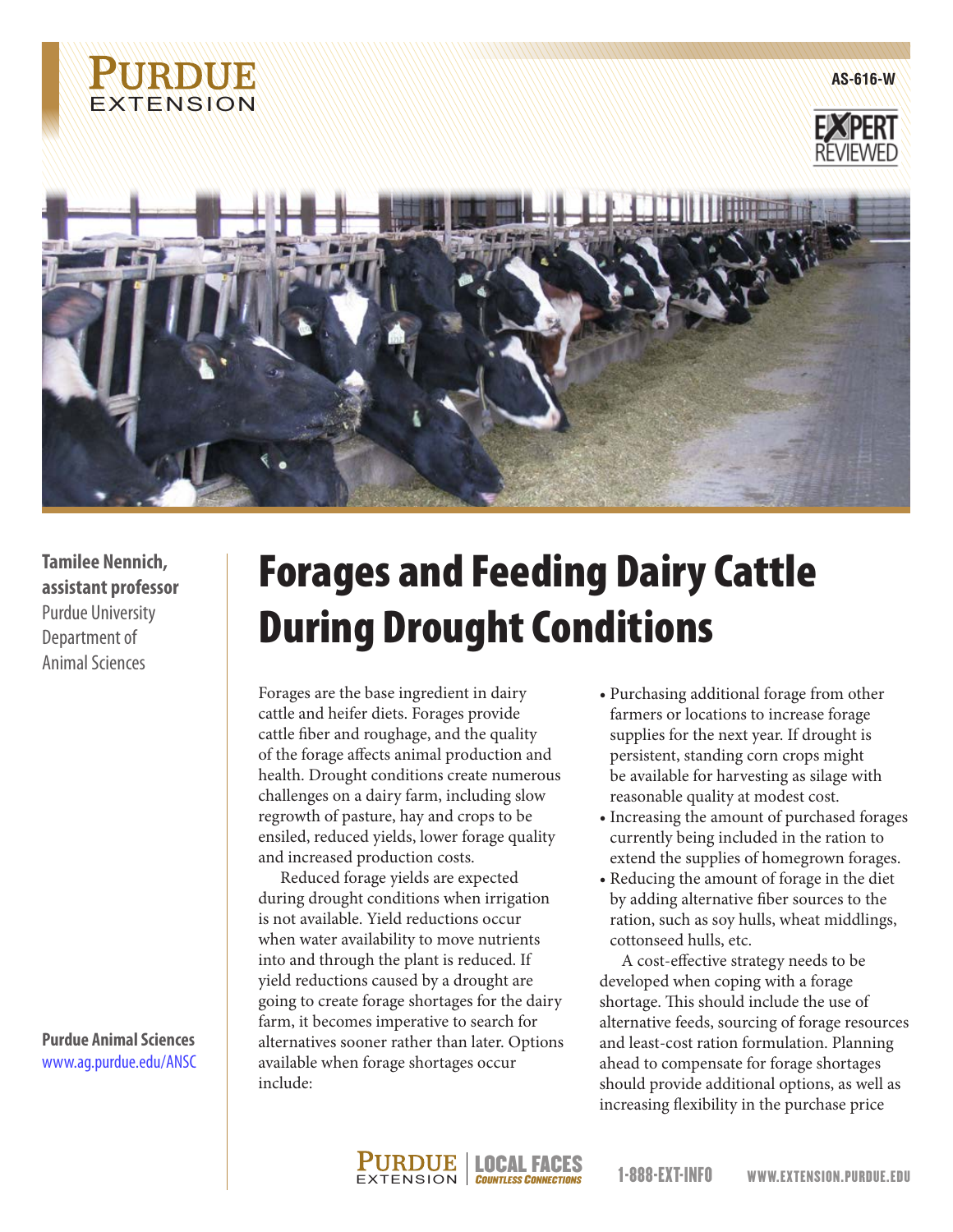of feedstuffs. Often prolonged droughts, even if not very widespread, are accompanied by increased commodity prices, so monitoring markets to lock in favorable contract prices of commodities is likely to be financially beneficial.

In some cases, severe yield reductions or crop losses mean crop insurance may be an option. Confer with crop insurance agencies or consultants early in the season to determine if insurance is an option, what requirements need to be met for insurance payment eligibility and to verify yield losses. Be sure to discuss crop insurance implications for drought conditions with owners of contracted crops, as well, and offer to meet with their insurance adjusters to avoid misunderstandings.

Yield reductions often become the focus during a drought year. However, the quality of crops can be equally as important when evaluating forage supplies. Just because there is a crop to harvest in a drought year does not mean that the quality is similar to that found during a normal year. Sometimes the cost of feeding poor-quality forages can be even greater than purchasing high-quality forage. If poor-quality forages cause a reduction in milk production and/or results in poor animal health, the cost of feeding low-quality forages can be significant.

To know the quality of forage, collect samples and send them to a certified laboratory for a nutrient analysis. (Test laboratories can be found on the National Forage Testing Association website at www.foragetesting.org. Also, a brief list of some forage testing laboratories is provided in Appendix 1). The more quickly forages and feeds are tested, the more time there will be to plan ahead to make ration changes or purchase additional feeds. Waiting to test feeds until a day or two before beginning to feed them is too late and makes it increasingly more difficult to make proactive decisions. For example, test corn silage as it goes into the bunker to predict the actual quality of the silage. Even though some minor changes in nutritive values may occur and the quality of fermentation affects the feed value of the silage, sampling the forage before it is ensiled provides an indication as to the overall quality of the crop.

Although the pre-ensiling sample can be used as a management tool, it should not take the place of periodic forage tests during the feed out period. While ensiling in a bunker provides a more consistent quality at feed out, upright silos and silage bag storage systems can be especially susceptible to variability in quality, arising from harvesting crops during drought years because of inconsistencies in quality and less mixing of the forage.

Low-quality forages can be supplemented with grains, byproduct feeds or other forages. A decision also needs to be made as to whether the forage is of high enough quality to feed to lactating cows, and how much of the forage can be included in the ration without experiencing a loss in production.

Determining the costs of purchasing forages should be balanced with the costs associated with purchasing supplemental feeds and any anticipated effects on production losses and cow health. If the forage is decent quality but the nutritional value is lower than preferred, it might be more cost-effective to have a slight reduction in milk yield than to purchase higher quality feed. However, if the health of the cows would be in jeopardy, or if expected yield reduction would be significant, purchasing higher quality forages may be necessary.

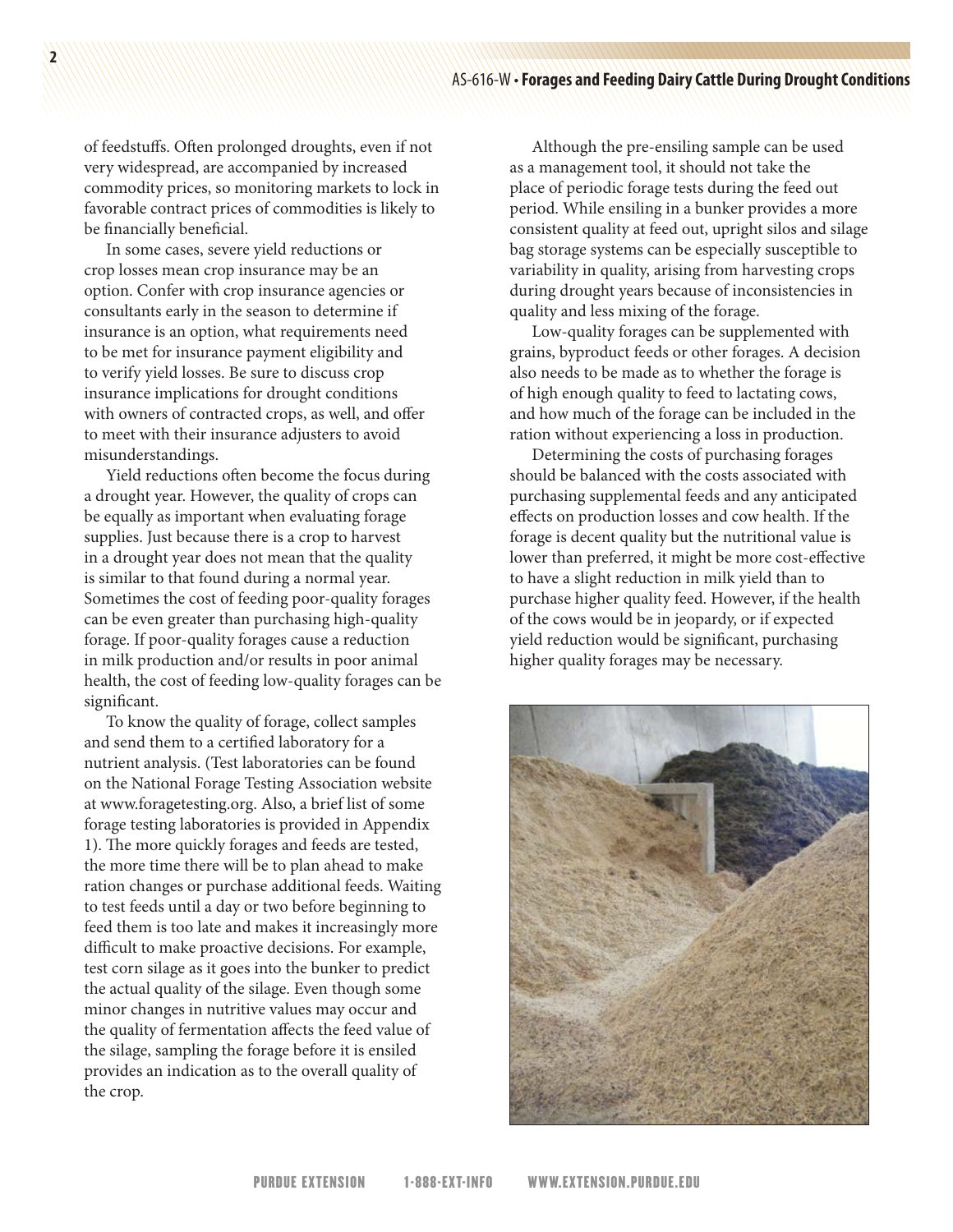## **Dairy Rations with Limited Forage Amounts**

Forages may be in short supply because of lowered yields resulting from hot and dry weather conditions. Typically, dairy rations are designed to maximize forage use. Nevertheless, properly formulated rations designed to minimize forage use still can provide a healthy rumen environment to support cow productivity and health. Cows, however, need a minimum amount of fiber in their diets, and alternative feeds, such as byproducts, can be used to partially meet their dietary fiber needs and help keep the rumen functioning properly.

Table 1 provides a list of nutrient values of common forages and byproduct feeds that can be used in dairy diets. The values listed in the table are book values. Forages and byproduct feeds always should be analyzed for nutrient concentrations before balancing rations and feeding them to dairy animals.

If forage yields and quality are a concern, consult a nutritionist as soon as possible to develop a feeding strategy for the upcoming year. Developing a plan for managing feedstuffs and stretching the use of those in short supply will help ensure optimum animal performance and health, minimize costs and maximize profit potential during the rest of the year as drought-stressed crops are fed.

| <b>Feedstuff</b>            | CP<br>% of dry matter | <b>NDF</b><br>Mcal/lb | <b>ADF</b><br>% | Fat<br>% | NEI(3x) |
|-----------------------------|-----------------------|-----------------------|-----------------|----------|---------|
| Alfalfa                     | 20.8                  | 42.9                  | 33.4            | 2.0      | 0.58    |
| Beet pulp                   | 10.0                  | 45.8                  | 23.1            | 1.1      | 0.67    |
| <b>Brewers</b> grain        | 29.2                  | 47.4                  | 22.2            | 5.2      | 0.78    |
| Citrus pulp                 | 6.9                   | 24.2                  | 22.2            | 4.9      | 0.80    |
| Corn silage                 | 8.8                   | 45.0                  | 28.1            | 3.2      | 0.66    |
| Cottonseed hulls            | 6.2                   | 85.0                  | 64.9            | 2.5      | 0.22    |
| Cottonseed (whole)          | 23.5                  | 50.3                  | 40.1            | 1.9      | 0.88    |
| Distillers grain w/solubles | 29.7                  | 38.8                  | 19.7            | 10.0     | 0.89    |
| Hominy                      | 11.9                  | 21.1                  | 6.2             | 4.2      | 0.85    |
| Sorghum silage              | 9.1                   | 60.7                  | 38.7            | 2.9      | 0.50    |
| Soybean hulls               | 13.9                  | 60.3                  | 44.6            | 2.7      | 0.66    |
| Wheat middlings             | 18.5                  | 36.7                  | 12.1            | 4.5      | 0.76    |

**Table 1.** Book nutrient values for common forages and byproduct feeds (Dairy NRC, 2001).

National Research Council. 2001. Nutrient Requirements of Dairy Cattle. 7th rev. ed. National Academy of Science, Washington, D.C.